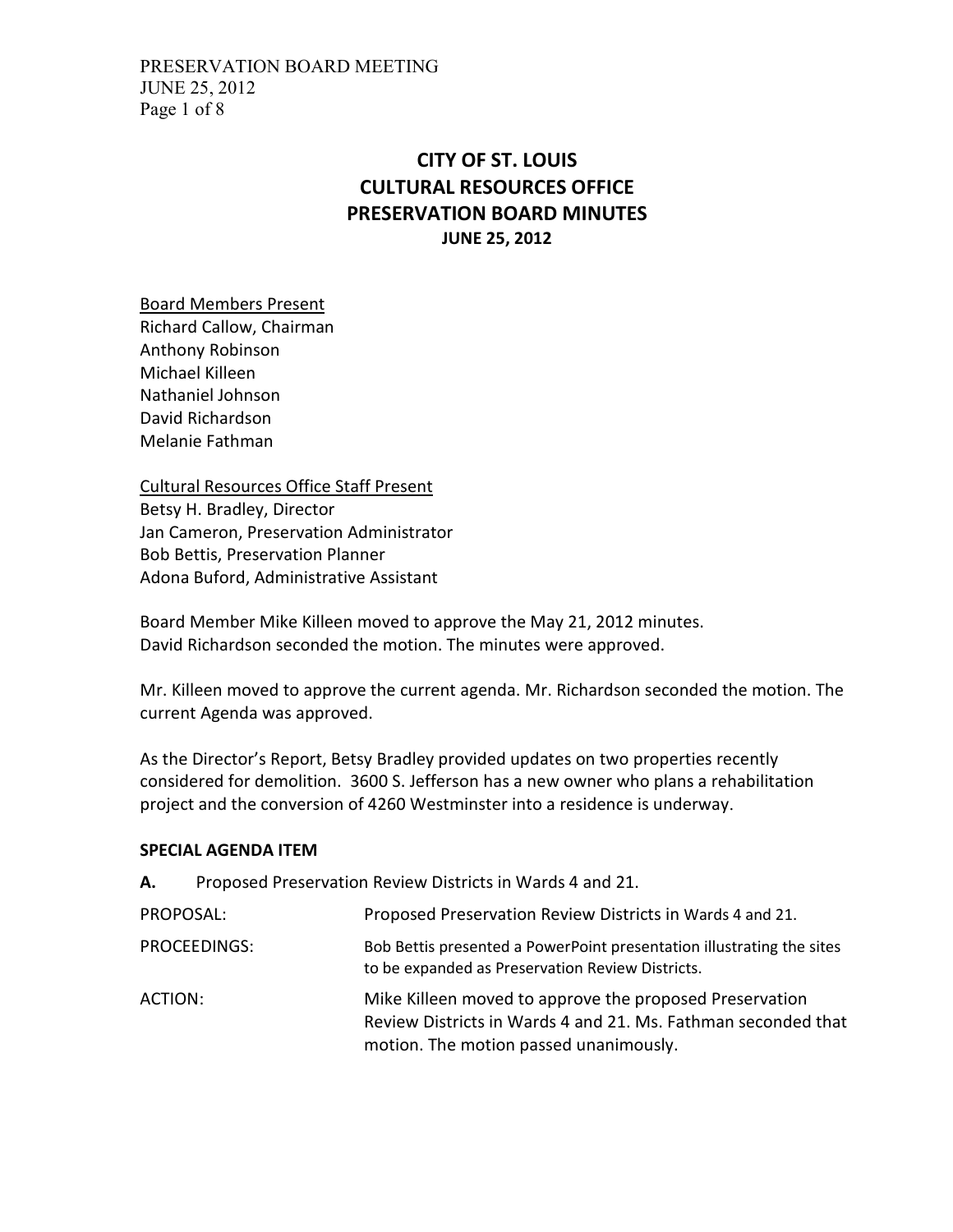#### PRELIMINARY REVIEWS

#### B. 2012.0875 3917 LINDELL BOULEVARD & 3930 McPHERSON AVENUE

Owner: Automobile Club of Missouri Applicant: James A. Frederick - Attorney

| <b>DEMOLITION PLAN:</b>  | Preliminary review to demolish the existing AAA building and<br>garage to construct a new AAA Facility and CVS Pharmacy.                                                                                                                                                                                                                                                                                                                                              |
|--------------------------|-----------------------------------------------------------------------------------------------------------------------------------------------------------------------------------------------------------------------------------------------------------------------------------------------------------------------------------------------------------------------------------------------------------------------------------------------------------------------|
| PROCEEDINGS:             | Cultural Resources Office Director Betsy H. Bradley made a<br>PowerPoint presentation of the proposal, including the<br>background of the project and reviewed the criteria to be used<br>to consider a proposed demolition in a Preservation Review<br>District. Ms. Bradley reported that she received a letter from<br>18 <sup>th</sup> Ward Alderman Terry Kennedy in opposition to the<br>demolition and approximately 50 emails expressing the same<br>opinion. |
|                          | James A. Fredericks, representing both AAA and CVS, presented<br>his clients views concerning the demolition criteria.                                                                                                                                                                                                                                                                                                                                                |
|                          | Steve Marion of Premier civil Engineering displayed images that<br>compared a standard CVS design to the one proposed as<br>subsequent new construction should the demolition be<br>approved.                                                                                                                                                                                                                                                                         |
|                          | Craig Forgee, who also testified in support of the project<br>representing Gershman Brown Crowley, Inc., the local<br>developer working with CVS, noted the company's desire to be<br>located on the Lindell corridor.                                                                                                                                                                                                                                                |
|                          | Steve Patterson, Andrew Weil, Randy Vines, Richard Henmi,<br>Michael Allen and Alderman Scott Ogilvie spoke against the<br>demolition of the AAA Building.                                                                                                                                                                                                                                                                                                            |
| <b>FINDINGS OF FACT:</b> | The Preservation Board found that:                                                                                                                                                                                                                                                                                                                                                                                                                                    |
|                          | No redevelopment plan for this property had been approved<br>п<br>by ordinance;                                                                                                                                                                                                                                                                                                                                                                                       |
|                          | The AAA Building is a High Merit structure as it meets three<br>Ξ<br>criteria to become a City Landmark and would be eligible for                                                                                                                                                                                                                                                                                                                                     |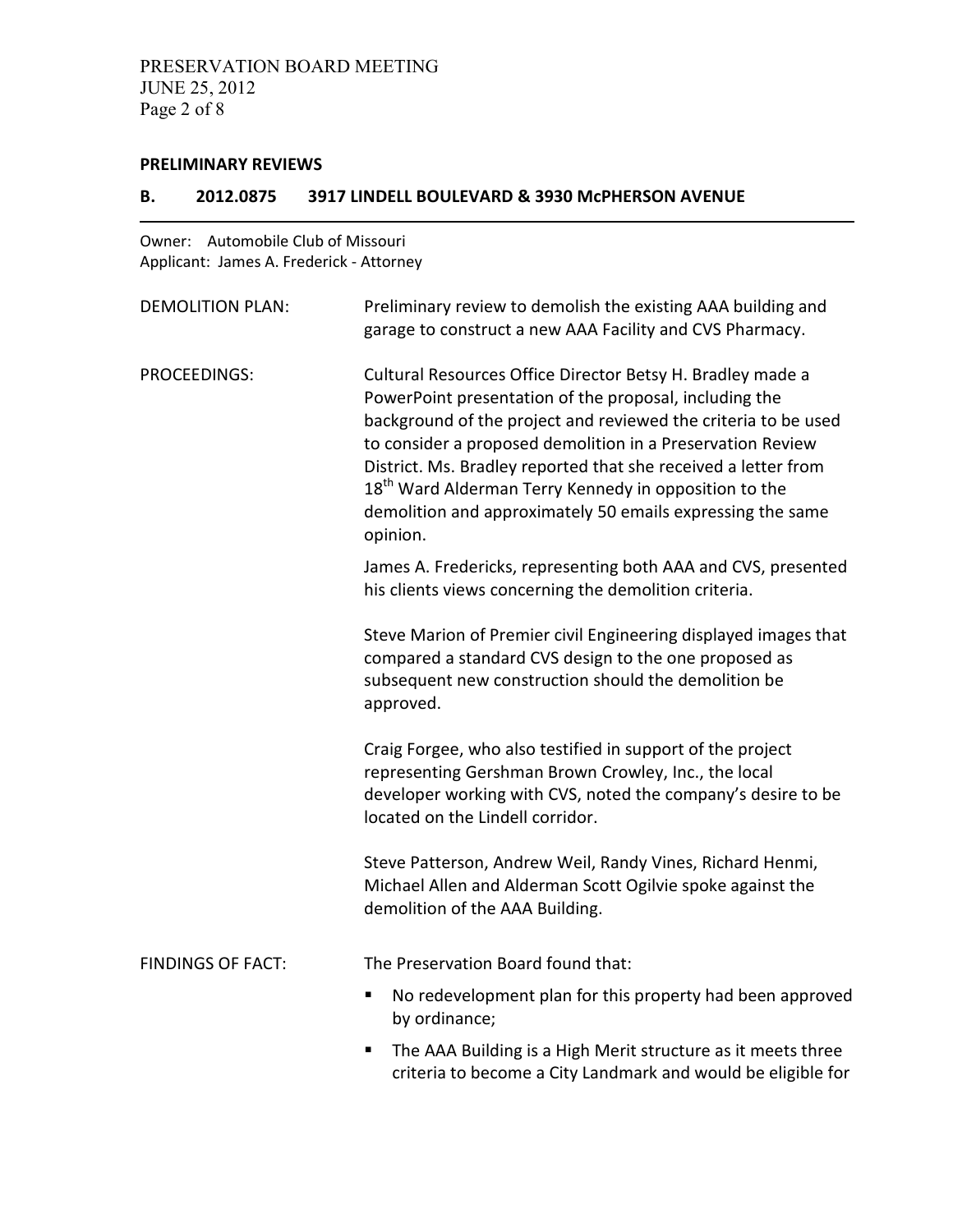listing in the National Register of Historic Places once it becomes 50 years of age;

- **The garage has a more utilitarian and commercial** appearance and is not considered to be a Merit or High Merit building;
- **The presence of business, commercial, institutional and** residential uses in the vicinity of the AAA property supports its continued use and re-use should AAA leave building and that no particular deterrent to the continued use of the AAA Building has been identified;
- **the applicant has made no claim of economic hardship for** the use of this property although the applicants state that it is not ideally suited to its current operation;
- the size of the AAA property is large enough to affect the character of the block and that the effect of the proposed demolition of the AAA Building would eliminate one of the most distinctive buildings in St. Louis and a notable aspect of the urban design of Lindell, although the loss of the garage would not have the same degree of loss or effect;
- **the subsequent proposed construction includes two** buildings, one for AAA at the west side of the property and one for CVS to its east, and that the site planning took into account the needs of building property owners;
- Although AAA and CVS representatives met with an  $18^{th}$ Ward Advisory Group several times to discuss the proposal, the plans presented for this review were not substantially different than those presented to the Planning Commission in July, 2011;
- the proposed AAA building would be a modest brick office/commercial building oriented to the parking on its east side;
- **the proposal CVS Pharmacy would be a mostly brick building** with a tower at its southeast corner where the entrance would be flanked with two bays of windows and that two rows of parking would be placed between Lindell and the new building;
- neither the AAA building nor CVS pharmacy, as proposed, would exhibit the high quality of design and special qualities that the AAA Building has as they appear to be variants of standard designs;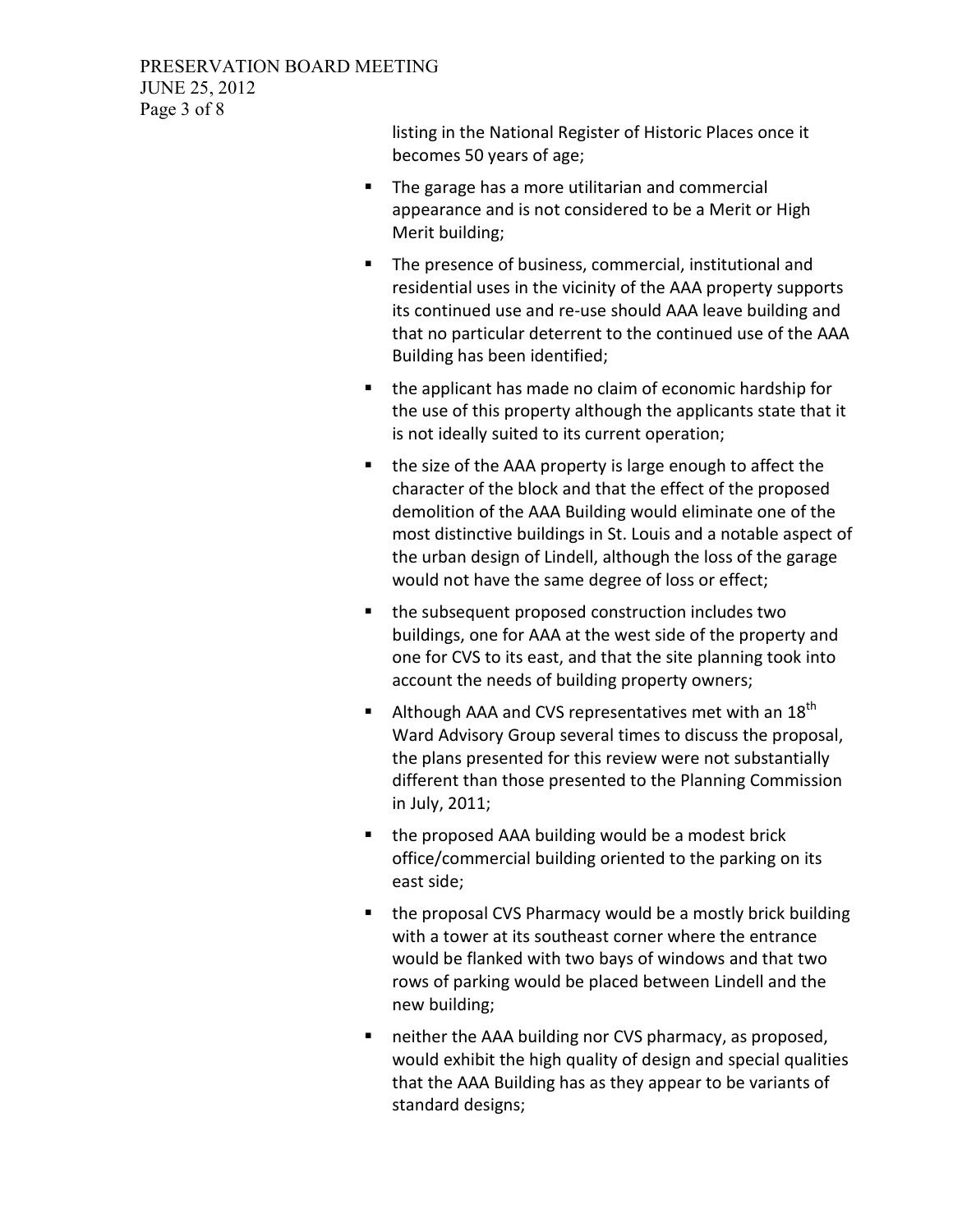#### PRESERVATION BOARD MEETING JUNE 25, 2012 Page 4 of 8

|                | the proposed subsequent construction does not meet the<br>criterion of being equal to or exceeding the quality of the<br>building proposed for demolition;                                                                                                                                                                                                                                                                                                                                                                                                                                                                                                                                       |
|----------------|--------------------------------------------------------------------------------------------------------------------------------------------------------------------------------------------------------------------------------------------------------------------------------------------------------------------------------------------------------------------------------------------------------------------------------------------------------------------------------------------------------------------------------------------------------------------------------------------------------------------------------------------------------------------------------------------------|
|                | Ξ<br>with regard to proposed subsequent construction, the<br>proposed use does not comply with current zoning although<br>the applicants have received approval from the Planning<br>Commission for a pending change in zoning, which is not the<br>purview of this Board;                                                                                                                                                                                                                                                                                                                                                                                                                       |
|                | the applicants have stated that proposed construction<br>п<br>would commence as soon as they were in receipt of all city<br>permits and permissions;                                                                                                                                                                                                                                                                                                                                                                                                                                                                                                                                             |
|                | and that the criterion concerning commonly controlled<br>٠<br>property and accessory structures are not applicable to this<br>review.                                                                                                                                                                                                                                                                                                                                                                                                                                                                                                                                                            |
| <b>ACTION:</b> | The Preservation Board concluded the AAA Building is a<br>particularly fine example of 1970s architecture and a High Merit<br>property. The proposed subsequent construction would include<br>two buildings that would have the quality of being variations of<br>standard plans and would be positioned in a suburban manner.<br>The Board cannot conclude, therefore, that the quality of the<br>proposed subsequent construction would equal or exceed the<br>architectural contribution of the AAA Building in the integrity of<br>the existing streetscape and block face, the ensemble of high-<br>quality mid-century Modern design on Lindell, and the built<br>environment of the City. |
|                | The Preservation Board did not approve the Preliminary<br>Application for the demolition of the two buildings. David<br>Richardson moved to deny approval of the preliminary<br>application for the demolition of both the AAA Building and the<br>garage because the proposal failed to meet the criteria in the<br>Ordinance. Antonio French and Nate Johnson simultaneously<br>seconded the motion. The Board voted unanimously to approve<br>the motion with six members voting.                                                                                                                                                                                                             |

#### C. 2012.0706 4389 LINDELL BLVD. CENTRAL WEST END HISTORIC DISTRICT

Owner: Archdiocese of St. Louis-Rosati-Kain High School Applicant: M + H Architects

DEMOLITION PLAN: Preliminary review to demolish a nuns' residence to construct a new wing on the existing Rosati-Kain High School.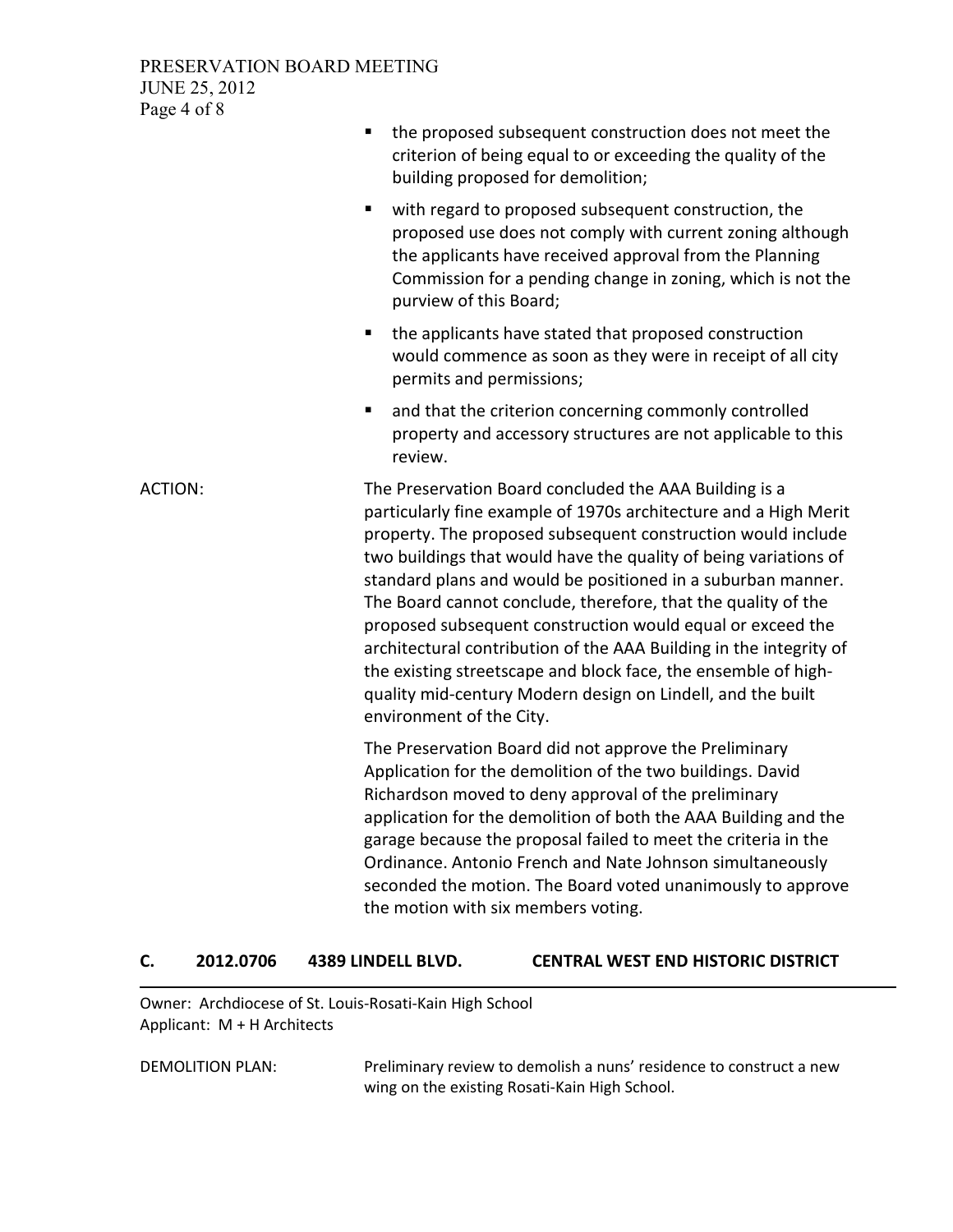PRESERVATION BOARD MEETING

JUNE 25, 2012 Page 5 of 8

|                           | PROCEEDINGS:     | century resource.                                                                                                                                                                                                                                                                                                                   | Jan Cameron presented a PowerPoint presentation regarding the<br>property, the demolition and the proposed addition. Ms. Cameron<br>recommended that the Preservation Board grant approval to the<br>demolition and new construction as proposed. The proposed<br>addition complies with all the requirements of the Central West<br>End historic district standards and will be a handsome addition<br>to Rosati-Kain. When weighing the loss of the residence and the<br>benefits associated with the proposed addition, the Cultural<br>Resources Office is willing to support the demolition of this Mid- |  |
|---------------------------|------------------|-------------------------------------------------------------------------------------------------------------------------------------------------------------------------------------------------------------------------------------------------------------------------------------------------------------------------------------|---------------------------------------------------------------------------------------------------------------------------------------------------------------------------------------------------------------------------------------------------------------------------------------------------------------------------------------------------------------------------------------------------------------------------------------------------------------------------------------------------------------------------------------------------------------------------------------------------------------|--|
| <b>FINDINGS OF FACTS:</b> |                  |                                                                                                                                                                                                                                                                                                                                     | The Preservation Board found that:                                                                                                                                                                                                                                                                                                                                                                                                                                                                                                                                                                            |  |
|                           |                  | ш<br>established;                                                                                                                                                                                                                                                                                                                   | the nun's residence, constructed ca. 1965, was not<br>considered a contributing building to the district when it was                                                                                                                                                                                                                                                                                                                                                                                                                                                                                          |  |
|                           |                  |                                                                                                                                                                                                                                                                                                                                     | while of product of Mid-century Modern design, the<br>residence is modest in detailing and presents little<br>architectural significance;                                                                                                                                                                                                                                                                                                                                                                                                                                                                     |  |
|                           |                  | п                                                                                                                                                                                                                                                                                                                                   | the residence also is not compatible in massing or scale to<br>the buildings surrounding it.                                                                                                                                                                                                                                                                                                                                                                                                                                                                                                                  |  |
|                           |                  | п                                                                                                                                                                                                                                                                                                                                   | the proposed addition will provided greatly-needed<br>classroom and library space for Rosati-Kain;                                                                                                                                                                                                                                                                                                                                                                                                                                                                                                            |  |
|                           |                  | ш<br>standards.                                                                                                                                                                                                                                                                                                                     | the design of the addition is compatible in scale, design and<br>exterior materials with Rosati-Kain and complies with all<br>requirements for additions in the Central West End                                                                                                                                                                                                                                                                                                                                                                                                                              |  |
| <b>ACTION:</b>            |                  | It was the decision of the Preservation Board to grant preliminary<br>approval for the demolition of the nuns' residence and construct<br>a new addition to the Rosati-Kain school as proposed. Board<br>Member Nate Johnson motioned to approve the project.<br>Ms. Fathman seconded the motion. The motion passed<br>unanimously. |                                                                                                                                                                                                                                                                                                                                                                                                                                                                                                                                                                                                               |  |
| D.                        | 2012.0170        | 3719 TEXAS AVENUE                                                                                                                                                                                                                                                                                                                   | <b>PRESERVATION REVIEW DISTRICT</b>                                                                                                                                                                                                                                                                                                                                                                                                                                                                                                                                                                           |  |
|                           | Owner/Applicant: |                                                                                                                                                                                                                                                                                                                                     | L.R.A. - Land Reutilization Authority                                                                                                                                                                                                                                                                                                                                                                                                                                                                                                                                                                         |  |

DEMOLITION PLAN: Preliminary review to demolish a one and a half-story frame flounder house.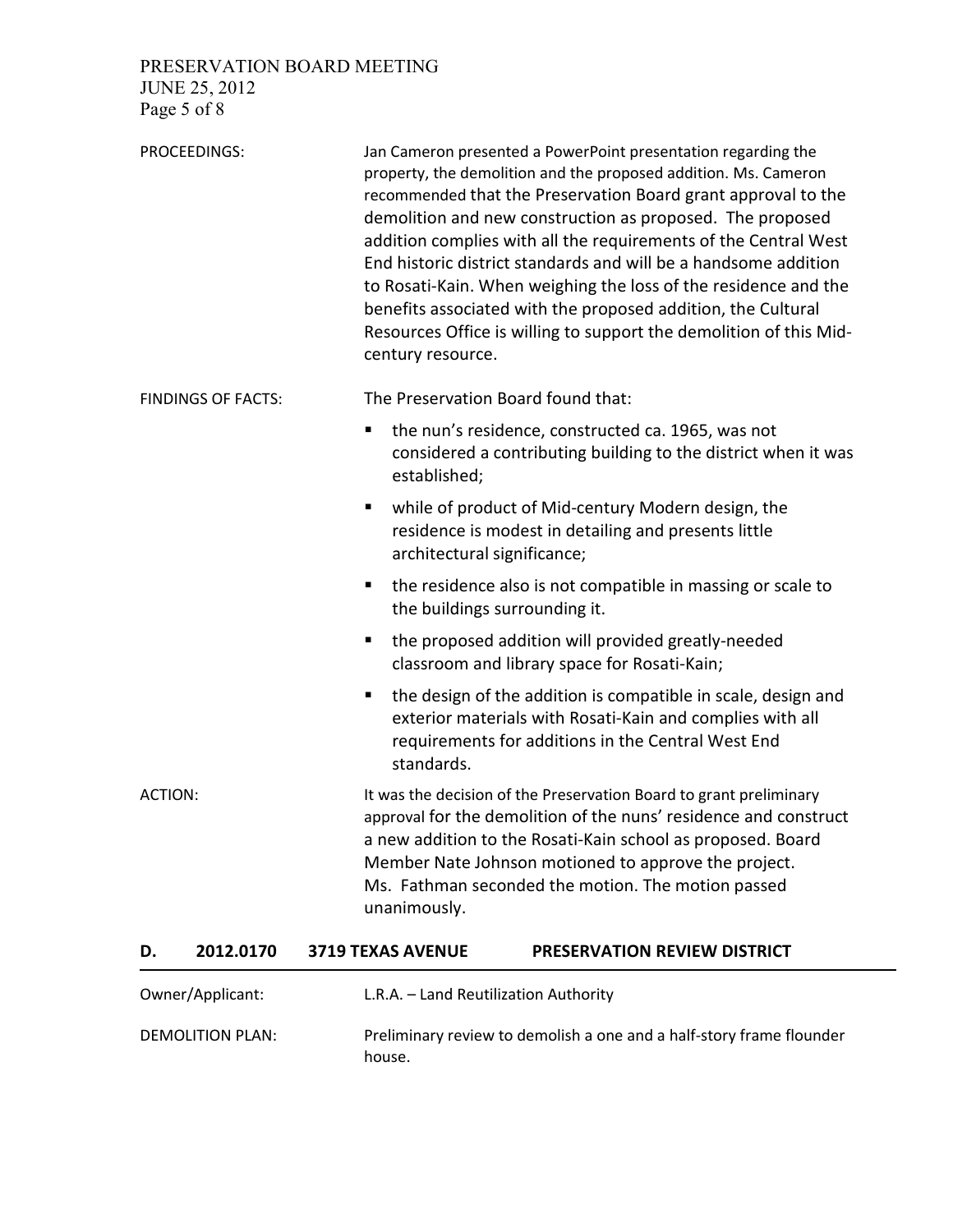# PRESERVATION BOARD MEETING JUNE 25, 2012

Page 6 of 8

| PROCEEDINGS:             | Jan Cameron presented a PowerPoint presentation regarding the<br>property and the demolition. She recommended that the<br>Preservation Board withhold preliminary approval for the<br>demolition the building. She stated that the building is<br>considered to be a Merit structure, and is a contributing<br>property in the Gravois-Jefferson Streetcar Suburb National<br>Register Historic District. Historic tax credits would be available<br>to assist in its rehabilitation. In addition, the house is sound<br>under the ordinance definition, and has only recently come into<br>the LRA Inventory; it has not yet been widely marketed. |  |  |
|--------------------------|-----------------------------------------------------------------------------------------------------------------------------------------------------------------------------------------------------------------------------------------------------------------------------------------------------------------------------------------------------------------------------------------------------------------------------------------------------------------------------------------------------------------------------------------------------------------------------------------------------------------------------------------------------|--|--|
|                          | Ms. Cameron also stated that the neighbor to the south would<br>like to see the building demolished, as the roof of the flounder<br>abuts his building and prevents maintenance of his north<br>façade.                                                                                                                                                                                                                                                                                                                                                                                                                                             |  |  |
|                          | Alderman Craig Schmid testified on behalf of the demolition,<br>stating that he was reluctant to be in support of the demolition<br>of any building in his ward, but that this one had deteriorated<br>for many years and because of its location so close to the<br>neighboring building, its rehabilitation potential was limited.                                                                                                                                                                                                                                                                                                                |  |  |
|                          | Ryan Reed, of the Landmarks Association of St. Louis, Inc.,<br>testified against the demolition of the property, stating that<br>frame flounders were a rapidly vanishing historic resource in the<br>City.                                                                                                                                                                                                                                                                                                                                                                                                                                         |  |  |
| <b>FINDINGS OF FACT:</b> | The Preservation Board found that:                                                                                                                                                                                                                                                                                                                                                                                                                                                                                                                                                                                                                  |  |  |
|                          | 3719 Texas is a significant historic structure: a frame<br>п<br>flounder house, which is a important and endangered<br>vernacular property type;                                                                                                                                                                                                                                                                                                                                                                                                                                                                                                    |  |  |
|                          | 3719 Texas Avenue is a contributing resource to the Gravois-<br>п<br>Jefferson National Register district and therefore is eligible<br>for State and Federal Historic Tax Credits;                                                                                                                                                                                                                                                                                                                                                                                                                                                                  |  |  |
|                          | the building is sound in the definition of Ordinance No.<br>ш<br>64832; however, its condition is deteriorated, and the roof is<br>open to the weather so continuing water damage to the<br>interior is likely;                                                                                                                                                                                                                                                                                                                                                                                                                                     |  |  |
|                          | 3710 Texas has only recently come into the LRA inventory,<br>п<br>and thus has not been marketed; and                                                                                                                                                                                                                                                                                                                                                                                                                                                                                                                                               |  |  |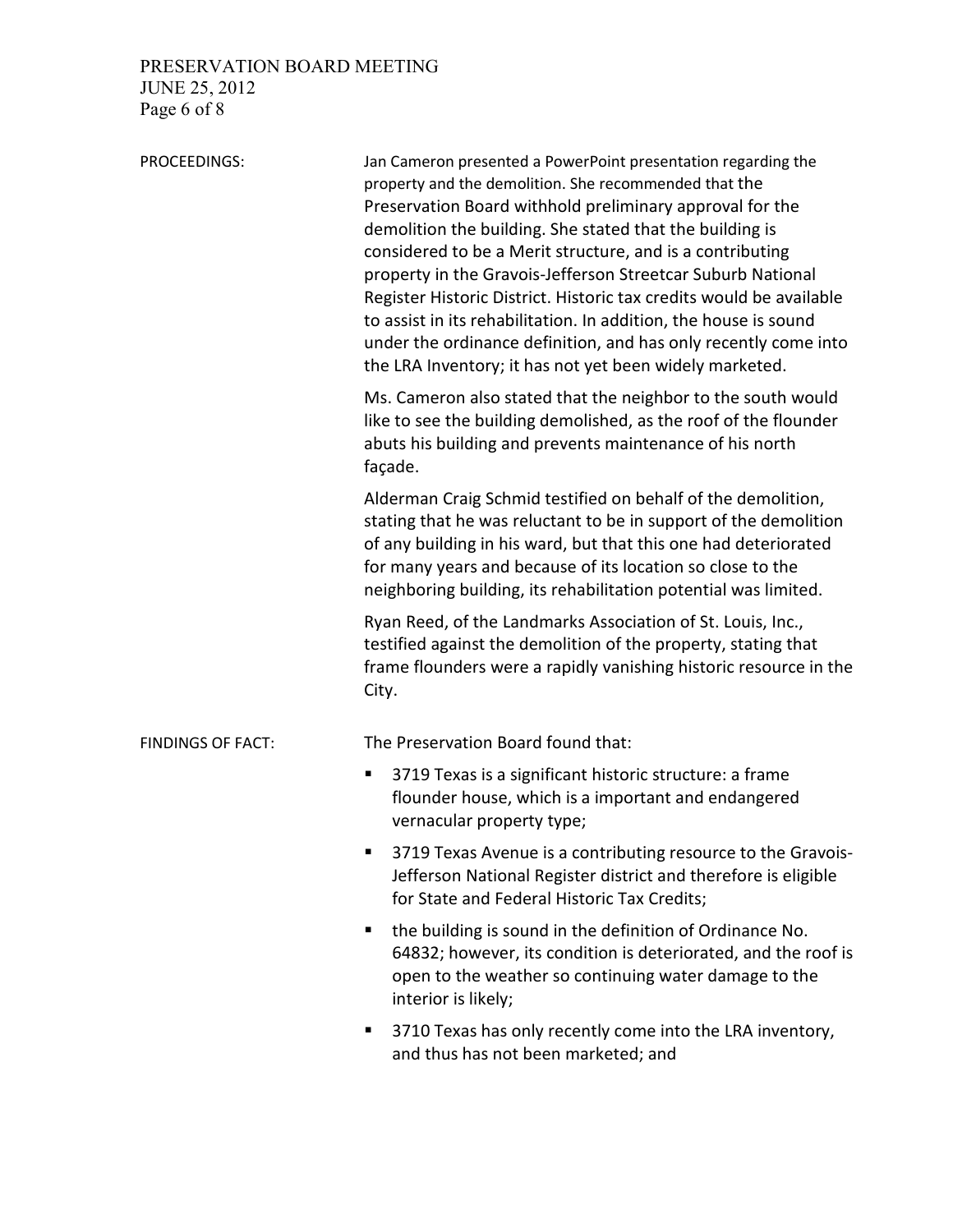PRESERVATION BOARD MEETING JUNE 25, 2012 Page 7 of 8

| ■ that the likelihood of the building's rehabilitation is     |
|---------------------------------------------------------------|
| somewhat questionable, given its sitting within a foot of the |
| property adjacent to the south.                               |

ACTION: It was the decision of the Preservation Board to deny preliminary approval of the demolition for six months to allow time for the LRA to market the building. Board Member David Richardson moved to deny the preliminary application with that condition. Alderman French seconded the motion. The motion passed unanimously.

#### APPEALS OF DENIALS

| 2012.0825 | 1027-37 RUSSELL BLVD. | <b>SOULARD HISTORIC DISTRICT</b> |
|-----------|-----------------------|----------------------------------|

Owner: Robert Hiscox Applicant: Heartland Alternative Energy

| <b>COMMERCIAL PLAN:</b>   | Appeal of the Director's denial of a building permit application to<br>install solar panels on a street-facing roof.                                                                                                                                                                                                                                                                                                                                |  |  |
|---------------------------|-----------------------------------------------------------------------------------------------------------------------------------------------------------------------------------------------------------------------------------------------------------------------------------------------------------------------------------------------------------------------------------------------------------------------------------------------------|--|--|
| PROCEEDINGS:              | Cultural Resources Office Director Betsy H. Bradley made a<br>PowerPoint presentation about the proposed installation, the<br>pertinent criterion in the Soulard Historic District Standards, an<br>analysis of the effect of the installation on the property, and<br>how the site conditions do not allow the applicant to meet the<br>district standards. She entered Enabling Ordinance #64689 and<br>Soulard Ordinance #57078 into the record. |  |  |
|                           | Robert Hiscox, owner of the property, requested that the<br>Preservation Board grant a variance for his project and<br>provided information about the increase of his utility expenses<br>since 2000.                                                                                                                                                                                                                                               |  |  |
|                           | Dennis Heder spoke on behalf of Heartland Alternative Energy;<br>he noted that the south-facing rear wing roof is the only place<br>that Mr. Hiscox could install solar panels effectively.                                                                                                                                                                                                                                                         |  |  |
| <b>FINDINGS OF FACTS:</b> | The Preservation Board found that:                                                                                                                                                                                                                                                                                                                                                                                                                  |  |  |
|                           | the proposal was to install 32 panels on the south-facing<br>٠<br>slope of the rear wing roof;                                                                                                                                                                                                                                                                                                                                                      |  |  |
|                           | the proposed solar panels are black Suniva Optimus<br>٠<br>Monocrystalline units which would be placed on black<br>shingles recently installed on the roof, a material chosen to<br>reduce the contrast between the panels and roofing;                                                                                                                                                                                                             |  |  |